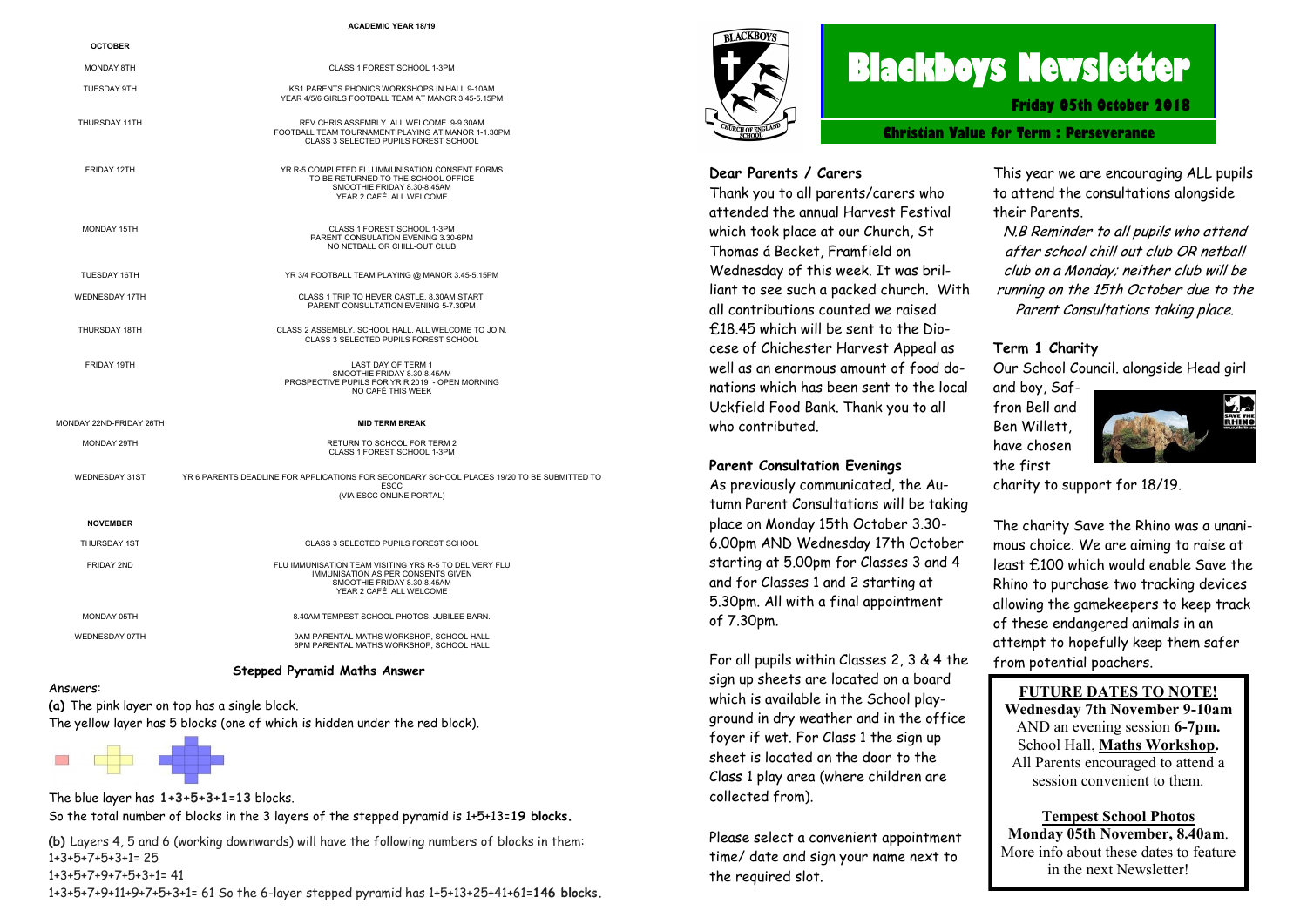#### **Year R September 2019**

The senior leadership team are currently looking at projected pupil numbers for next September. Can you therefore please let the school office know if you have a sibling of a pupil already at Blackboys CE School and you will be naming Blackboys as your first choice of School on your application with County. As an additional reminder even if you have a child already attending Blackboys, you still need to register preference of schools on-line via the East Sussex County Council website. The deadline for primary school choices for September 2019 is Tuesday 15th January 2019.

Please join us for our open morning for potential pupils in Year R, September 2019: **Friday 19th October 2017, 9.00-10.00am**

**AND**

**Wednesday 14th November 2017, 9.30—10.30am AND 6.30-7.30pm** For all sessions a short presentation will take place at the start in the School Hall.

No appointment necessary.

Website: www.blackboys.e-sussex.sch.uk Twitter Feed: @blackboysschool

### **Phonics Workshop Reminder**

### **Year R and 1 Phonics Workshop**

We are offering the opportunity to all parents/carers of pupils within **ee** IIr OW **Year Groups R and 1** to attend the forthcoming Phonics Workshop wh y au as detailed below. We look forward to seeing you!

## **Purpose of Workshop:**

- •To share how phonics is taught.
- *•*To develop parents' confidence in helping their children with phonics and reading
- *•*To teach the basics of phonics and some useful phonics terms
- *•*To outline the different stages in phonic development
- *•*To show examples of activities and resources we use to teach phonics
- *•*To give parents an opportunity to ask questions

## **Who are the Workshops for?**

These workshops are for all Parent/Carers of children that are in Year R and 1. We encourage that all parents/carers do attend due to the importance of understanding the phonics, the way it is taught and how you can support at home.

> **Taking place on Tuesday 9th October 9am+ in the School Hall** A Creche will be available. We look forward to welcoming you to these sessions.

### **Bikeability**

As is tradition at Blackboys, our Year 6's undertook the ESCC Bikeability programme every morning throughout the last week in September. We are pleased to inform you that all our year 6's passed their Bikeability Level 1 course and nearly all completed the Level 2 element of the course too. Well done Year 6!

### **Maths Puzzle**

Mr Sullivan was rather impressed with a recent Maths problem poised and thought it may be a good Maths teaser for the Newsletter!

- (a) How many "1 by 1" square blocks would be needed to build the 3 layered stepped pyramid pictured below?
- (b) Imagine that the children want to build a similar structure with twice as many layers. How many blocks would be needed?



## **YEAR 6 PARENTS REMINDER! SECONDARY SCHOOL APPLICATIONS**

We have been asked to remind all parents of our current Year 6 that the deadline for applying for their secondary school of choice is Wednesday 31st October 2018.

Gold Book Awards for W/B 24th September 2018

Class 1 Alex Gill: For practising the letter A. Grayson Gavin: For writing all the letters in his name. Reuben Saunders: For great effort in Literacy.

## Class 2

Agnes Mckeever: For amazing writing which got a response from the author who inspired it. Ruben Owen: For great Maths talk. Jack Rance: For a super Harvest painting.

## Class 3

Eloise Garton: For persevering in Maths. Ella Brodie: For amazing explanations in Maths. Callum Willcox: For using brilliant vocabulary.

## Class 4 Saffron Bell, Isla Blackmore and Felicity Beebee: For fantastic homework.

Phonice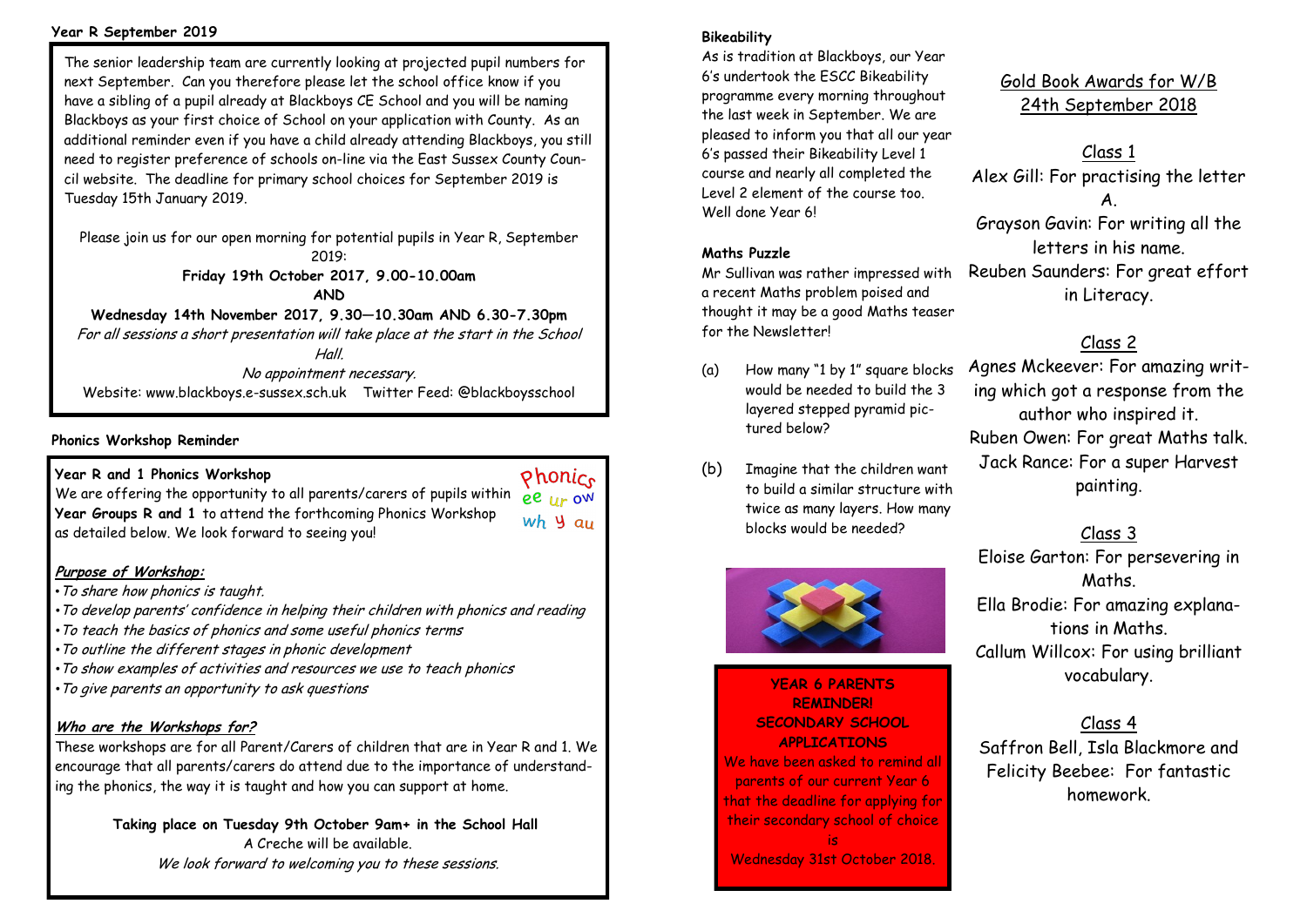## AUTUMN OCTO BER 2018





# Maths & English Newsletter

Welcome to all the new reception parents/carers. Each month we send out a newsletter focusing simply on Maths and English across our schools. We hope to provide you with useful websites, up and coming events and new resources as well as information relevant to our core curriculum areas. We look forward to updating you on what looks to be a very exciting year.

## English Maths

**Thank you to all of those children who took part in the library reading challenge 'Mischief Makers' Please do not worry if your child has not yet received their certificates they will be coming into schools the beginning of October.** 



**We have given each child across the Federation a new reading journal, which allows the children opportunities to make reviews and write opinions on the texts they are reading to show how engaged they are with their books. Therefore, I cannot express enough how important the art of questioning is when listening to your children read…even in KS2!** 

**Parents can encourage reading by keeping print books in the home, reading themselves, and setting aside time daily for their children to read.**

**'Reading makes your world big!' Our Federation priority this year is writing. All classes are having a strong emphasis on good quality writing. To help support your child at home with this you could offer writing opportunities. For example: letters for family members that involve replying, shopping lists, recipes, stories and fact files.** 

**We are also encouraging children of all ages to use a dictionary and for KS2 to use a thesaurus. Therefore, if you do not own one of these it would be a great resource to have. For KS2 we recommend adult ones. Please take the time to show your children how to use them in order for them to use good quality vocabulary and ensure accurate spellings when writing. As always, we appreciate your support**

## **Amy Clarke**

Please do not hesitate to contact me if you have any questions: aclarke@framfieldcep.e-sussex.sch.uk

# **Parent Maths workshop**

After the success of our previous workshop, which was incredibly well attended, we are planning to run another session on Wednesday 7<sup>th</sup> November. These will take place from  $9:00 - 10:00$  (Blackboys School) and from 18:00-19:00 (Framfield School). Both sessions will be covering the same information so there is no need to attend both, and parents are welcome to attend at either school. This year, the focus of the session will be Fractions, decimals and percentages. We will look at what is expected of each year group in these areas, as well as demonstrating some of the techniques children use to calculate.

## **Fact Fluency**

One of our main focuses this year is ensuring that children's mathematical fluency is as strong as possible. Knowing key number facts is essential in order for children to make further progress as they move on in the school. Research has shown that there is comparably little improvement in recall of addition facts between years 2 and 6, so it is essential that the time is invested in the younger years so that we capitalise on this time when those early foundations are laid. The picture below shows the number facts that need to be embedded by the end of Key Stage 1. Larger

|          | Adding I |          | Bonds to 10    |          |          | Adding 10      |          | Bridging/<br>compensating |          |          | <b>YI</b> facts<br><b>TY2</b> |                         |
|----------|----------|----------|----------------|----------|----------|----------------|----------|---------------------------|----------|----------|-------------------------------|-------------------------|
|          | Adding 2 |          | Adding 0       |          |          | <b>Doubles</b> |          | Near doubles              |          |          |                               | facts                   |
| ÷        | 0        | I        | $\overline{2}$ | 3        | 4        | 5              | 6        | 7                         | 8        | 9        | 10                            |                         |
| $\Omega$ | $0 + 0$  | $0 + 1$  | $0 + 2$        | $0 + 3$  | $0 + 4$  | $0 + 5$        | $0 + 6$  | $0 + 7$                   | $0 + 8$  | $0 + 9$  | $0 + 10$                      |                         |
| ı        | $1 + 0$  | $1 + 1$  | $1 + 2$        | $1 + 3$  | $1 + 4$  | $1 + 5$        | $1 + 6$  | $1 + 7$                   | $1 + 8$  | $1 + 9$  | $1 + 10$                      |                         |
| 2        | $2 + 0$  | $2 + 1$  | $2 + 2$        | $2 + 3$  | $2 + 4$  | $2 + 5$        | $2 + 6$  | $2 + 7$                   | $2 + 8$  | $2 + 9$  | $2 + 10$                      |                         |
| 3        | $3 + 0$  | $3 + 1$  | $3 + 2$        | $3 + 3$  | $3 + 4$  | $3 + 5$        | $3 + 6$  | $3 + 7$                   | $3 + 8$  | $3 + 9$  | $3 + 10$                      |                         |
| 4        | $4 + 0$  | $4+1$    | $4 + 2$        | $4 + 3$  | $4 + 4$  | $4 + 5$        | $4 + 6$  | $4 + 7$                   | $4 + 8$  | $4 + 9$  | $4 + 10$                      |                         |
| 5        | $5 + 0$  | $5 + 1$  | $5 + 2$        | $5 + 3$  | $5 + 4$  | $5 + 5$        | $5 + 6$  | $5 + 7$                   | $5 + 8$  | $5 + 9$  | $5 + 10$                      |                         |
| 6        | $6 + 0$  | $6+1$    | $6 + 2$        | $6 + 3$  | $6 + 4$  | $6 + 5$        | $6 + 6$  | $6 + 7$                   | $6 + 8$  | $6 + 9$  | $6 + 10$                      |                         |
| 7        | $7 + 0$  | $7 + 1$  | $7 + 2$        | $7 + 3$  | $7 + 4$  | $7 + 5$        | $7 + 6$  | $7 + 7$                   | $7 + 8$  | $7 + 9$  | $7 + 10$                      |                         |
| 8        | $8+0$    | $8 + 1$  | $8 + 2$        | $8 + 3$  | $8 + 4$  | $8 + 5$        | $8 + 6$  | $8 + 7$                   | $8+8$    | $8 + 9$  | $8 + 10$                      |                         |
| 9        | $9 + 0$  | $9 + 1$  | $9 + 2$        | $9 + 3$  | $9 + 4$  | $9 + 5$        | $9 + 6$  | $9 + 7$                   | $9 + 8$  | $9 + 9$  | $9 + 10$                      |                         |
| 10       | $10 + 0$ | $10 + 1$ | $10 + 2$       | $10 + 3$ | $10 + 4$ | $10 + 5$       | $10 + 6$ | $10 + 7$                  | $10 + 8$ | $10 + 9$ | $10 + 10$                     | G<br><b>ASHLEY DOWN</b> |

copies can be obtained from your child's teacher.

## Russell Boorman

rboorman@blackboys.e-sussex.sch.uk